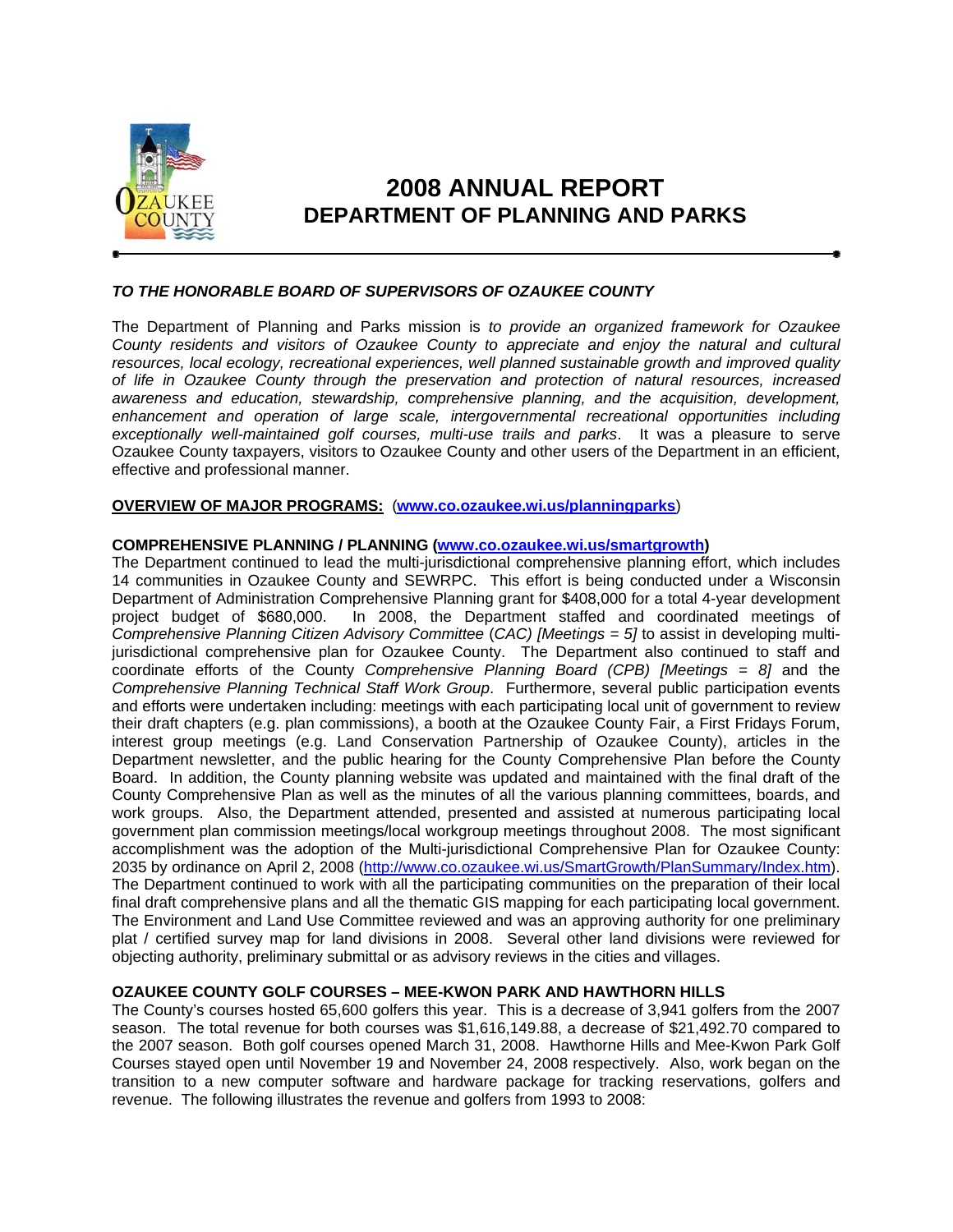

|                         |                                                                                                                                                   |      |      |      | GOLF COURSE REVENUE - OZAUKEE COUNTY COURSES |                     |      |      |      |   |
|-------------------------|---------------------------------------------------------------------------------------------------------------------------------------------------|------|------|------|----------------------------------------------|---------------------|------|------|------|---|
| DOLLARS <sup>(\$)</sup> | \$2,000,000<br>\$1,800,000<br>\$1,600,000<br>\$1,400,000<br>\$1,200,000<br>\$1,000,000<br>\$800,000<br>\$600,000<br>\$400,000<br>\$200,000<br>\$- | 1993 | 1995 | 1997 | 1999                                         | 2001<br><b>YEAR</b> | 2003 | 2005 | 2007 | ☆ |

| $\star$ Current golf season - 2008 |  |
|------------------------------------|--|
|                                    |  |

## **GEOGRAPHIC INFORMATION SYSTEM (GIS) DEVELOPMENT / WEBSITE**

Significant progress was made on two major GIS development projects; namely, the modernization of all the shoreland, floodplain and wetland zoning maps and stormwater management mapping. The modernization of the shoreland and floodplain zoning maps is being conducted by the Department and also under a contract with SEWRPC. It is anticipated to be complete in early 2009. Several GIS data layers have been completed as part of the Comprehensive Plan for Ozaukee County: 2035. In addition, the Department started the development of a new website in 2008 with information on the three divisions; namely, Planning, Parks and Golf Courses. This new Department website will include: Comprehensive Plan information, land division applications, photographs, maps and descriptions of each County Park and its facilities, rental information and applications, Trail information – Ozaukee Interurban Trail and Snowmobile Trails, Golf Course information, maps, course and hole descriptions, online tee time reservations, greens and cart fees, specials, email applications, and golf outing information.

| <b>GOLFERS</b> |                 |  |  |  |  |  |
|----------------|-----------------|--|--|--|--|--|
| 1993           | 91,053          |  |  |  |  |  |
| 1994           | 93,815          |  |  |  |  |  |
| 1995           | 91,226          |  |  |  |  |  |
| 1996           | 76,886          |  |  |  |  |  |
| 1997           | 83,906          |  |  |  |  |  |
| 1998           | 86,869          |  |  |  |  |  |
| 1999           | 91,660          |  |  |  |  |  |
| 2000           | 86,690          |  |  |  |  |  |
| 2001           | 82,292          |  |  |  |  |  |
| 2002           | 77,281          |  |  |  |  |  |
| 2003           | 77,204          |  |  |  |  |  |
| 2004           | 73,776          |  |  |  |  |  |
| 2005           | 76,373          |  |  |  |  |  |
| 2006           | 69,767          |  |  |  |  |  |
| 2007           | 69,541          |  |  |  |  |  |
| 2008           | 65,600          |  |  |  |  |  |
| <b>REVENUE</b> |                 |  |  |  |  |  |
| 1993           | \$1,015,000     |  |  |  |  |  |
| 1994           | \$<br>1,167,000 |  |  |  |  |  |
| 1995           | \$1,118,000     |  |  |  |  |  |
| 1996           | \$1,122,374     |  |  |  |  |  |
|                |                 |  |  |  |  |  |

| <b>REVENUE</b> |                 |  |  |  |  |  |
|----------------|-----------------|--|--|--|--|--|
| 1993           | \$<br>1,015,000 |  |  |  |  |  |
| 1994           | \$<br>1,167,000 |  |  |  |  |  |
| 1995           | \$<br>1,118,000 |  |  |  |  |  |
| 1996           | \$<br>1,122,374 |  |  |  |  |  |
| 1997           | \$<br>1,294,794 |  |  |  |  |  |
| 1998           | \$<br>1,410,635 |  |  |  |  |  |
| 1999           | \$<br>1,524,159 |  |  |  |  |  |
| 2000           | \$<br>1,548,718 |  |  |  |  |  |
| 2001           | \$<br>1,591,597 |  |  |  |  |  |
| 2002           | \$<br>1,533,655 |  |  |  |  |  |
| 2003           | \$<br>1,587,470 |  |  |  |  |  |
| 2004           | \$<br>1,585,153 |  |  |  |  |  |
| 2005           | \$<br>1,742,190 |  |  |  |  |  |
| 2006           | \$<br>1,618,575 |  |  |  |  |  |
| 2007           | \$<br>1,637,643 |  |  |  |  |  |
| 2008           | \$<br>1,616,149 |  |  |  |  |  |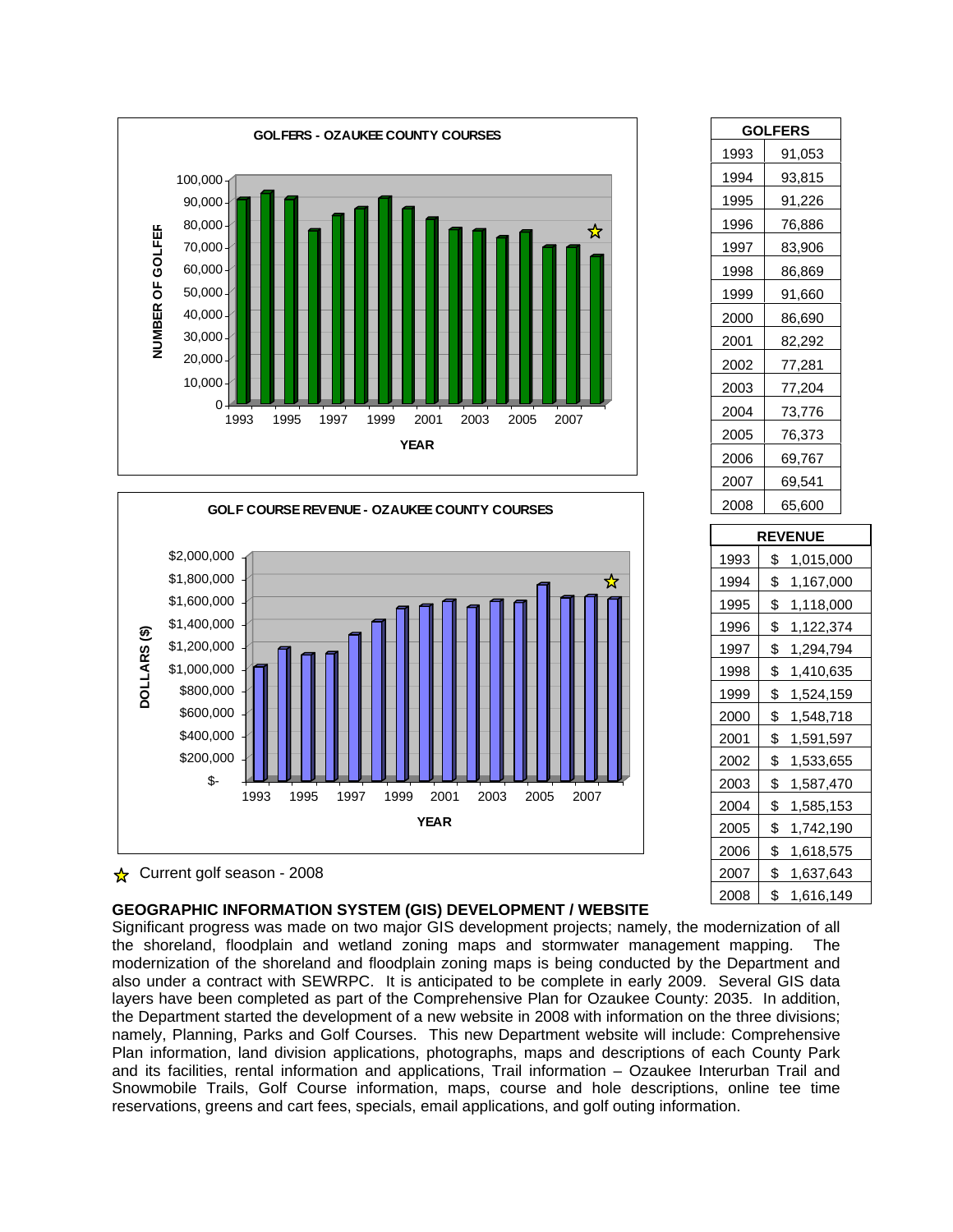| PARK RESERVATION REVENUE COMPARISON |            |     |        |             |     |        |  |
|-------------------------------------|------------|-----|--------|-------------|-----|--------|--|
|                                     | 2007       |     |        | 2008        |     |        |  |
| H. H. PETERS YOUTH CAMP             | \$1,850.00 | 29  | 22.8%  | \$1,900.00  | 30  | 22.4%  |  |
| OZAUKEE INTERURBAN TRAIL            | 100.00     | 2   | 1.2%   | 150.00<br>S | 3   | 1.8%   |  |
| <b>TENDICK NATURE PARK</b>          | 370.00     | 6   | 4.6%   | 700.00<br>S | 8   | 8.2%   |  |
| <b>VIRMOND PARK</b>                 | \$1,540.00 | 25  | 18.9%  | \$1,160.00  | 21  | 13.7%  |  |
| <b>WAUBEDONIA PARK</b>              | \$4,268.00 | 262 | 52.5%  | \$4,580.00  | 243 | 53.9%  |  |
| <b>TOTALS</b>                       | \$8,128.00 | 324 | 100.0% | \$8,490.00  | 305 | 100.0% |  |

# **OZAUKEE COUNTY PARKS, NATURAL AREAS / OPEN SPACE, AND TRAILS**

## **HARBORVIEW PARK**

In 2008, a new County Park, Harborview, was established near the County Administration Center in the City of Port Washington. It is an approximately 0.45 acre Park that has been planted to native prairie and companion tree plantings along with a stormwater rain garden. In 2009, an overlook deck with picnic tables and benches, fencing, and outdoor educational panels are proposed to be constructed.

## **HERBERT H. PETERS YOUTH CAMP / HAWTHORNE HILLS PARK**

Ozaukee County youth groups reserved 28 weekends and 2 weekdays during the year. Revenue for 2008 equals \$1,900. Compared with 2007, reservations were up by 1 weekend and \$50 in 2008. Three reservations were cancelled and were not rescheduled.

## **LION'S DEN GORGE NATURE PRESERVE**

In 2008, the Department, in conjunction with the Highway Department, continued to implement the park master plan. The Department worked with several Eagle Scout volunteers to construct the following phase II projects: 1) split rail fencing and rock steps near the bottom of the staircase and trail to the beach and 2) a wood carved map of the park and facilities. The Department also completed the construction of the phase II 60 foot clear-span bridge over the side ravine through the Lion's Den Gorge to connect the *Bluff Trail* with main *Lion's Den Gorge Trail*. The Department also permitted 10 hunters from 58 applicants for the lottery deer gun hunting season and 23 hunters for the bow deer season in 2008. Two deer were taken from the property in 2008. Water quality monitoring and posting at the beach continued in 2008 as part of the BEACH Act. There was one advisory and no closures issued for the beach in 2008.

#### **OZAUKEE ICE CENTER / CARLSON PARK**

In 2008, discussions and negotiations began with the Ozaukee Youth Hockey Association and the Ozaukee Ice Association for the transfer of the Ozaukee Ice Center / Carlson Park from the County to the Ozaukee Youth Hockey Association. Discussions with the County included payment of the approximately \$390,000 debt (loan and interest) through free public skate time for Ozaukee County residents.

#### **PIONEER VILLAGE / HAWTHORNE HILLS PARK**

In 2008, major phase I upgrades to the water distribution system and grey water capture (installation of a holding tank) for Pioneer Village were completed. In addition, the Department also addressed flood damage in the Park from the June floods and recouped \$2,150.57 in FEMA and State reimbursement.

#### **TENDICK NATURE PARK**

The Tendick Nature Park shelter revenue was \$700 with 8 reservations in 2008. In this third year of operation, the revenue was up by \$330 with 2 additional reservations. Also, the Tendick family donated a gazebo for the park and the Department coordinated with the Highway Department to move and install the gazebo near the pond in 2008. Also, a matching handicapped accessible ramp was constructed and completed. The gazebo will be restored, painted and landscaped in 2009 and will be promoted for wedding reservations. In addition, 36 concrete tee pads (2 at each of the 18 holes) were added to the disc golf course and half the landscape restoration for the back 9 holes was completed in 2008. Several high school cross-country run meets were held at Tendick Nature Park in 2008. An Eagle Scout candidate completed a significant improvement to the Tendick Nature Park shelter with the addition of a grill canopy in 2008.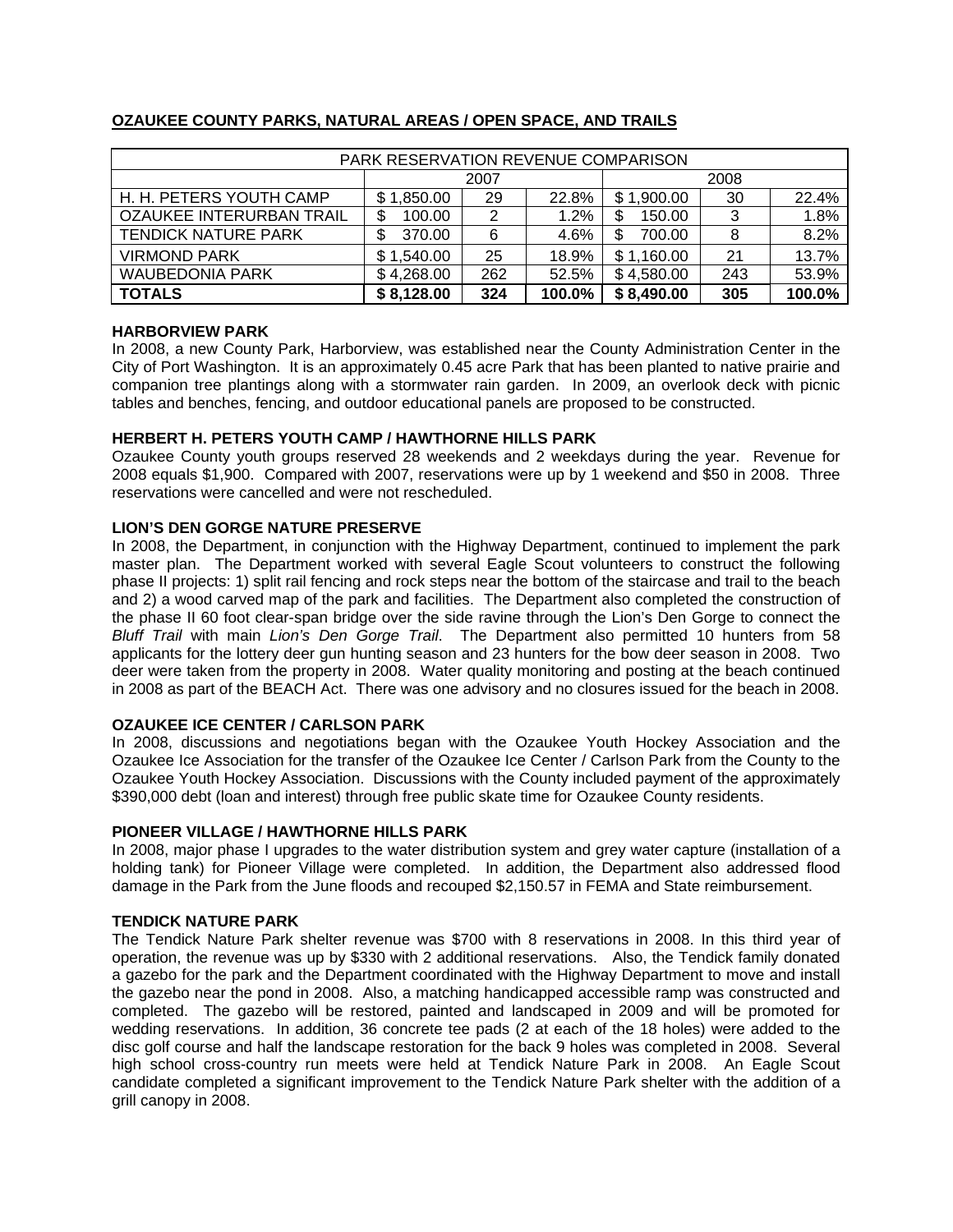#### **VIRMOND PARK**

In 2008, Virmond Park had a total of 21 shelter reservations and revenue of \$1,160. Compared to 2007, reservations were down by 4 with an associated revenue decrease of \$380.00. Invasive species control was initiated in 2008, primarily for non-native buckthorn. New walking trails were also added in 2008.

#### **WAUBEDONIA PARK**

In 2008, there were 30 reservations for the park with revenue of \$1,865. Camping permits totaled 213 with revenue of \$2,130 and the sale of firewood resulted in an additional \$585.00 of revenue. Total revenue for Waubedonia Park was \$4,580, an increase in revenue of \$312 from 2007. The Department also addressed flood damage in the Park from the June floods and recouped \$3,257.00 in FEMA and State reimbursement.

#### **OZAUKEE INTERURBAN TRAIL (www.interurbantrail.us)**

The Department continued to coordinate with the Ozaukee Interurban Trail Advisory Council, Ozaukee County Tourism Council and four associated committees, namely the Sustainability Committee, Rules and Ordinance Committee, Trail Promotions Committee and Trailside Facilities Committee. The Trail Advisory Council met four times in 2008. Work continued on the Trail Improvement Project / bridge over CTH W and I-43. Since the first unfavorable bidding of the post-tensioned concrete bridge structure on July 10, 2007, the Department, in conjunction with the Highway Department, has been working on a redesign process to provide for a cost effective alternate bid. Specifically, the re-design process included an evaluation of the budget with regard to alignment, grades and structure type. The independent costbenefit analysis demonstrated that a pre-fabricated steel truss structure would meet the budget constraints. With this independent cost analysis complete, a re-design process was negotiated with the Wisconsin Department of Transportation (WisDOT) that would allow for the re-design and re-bidding of alternative designs. The re-design process would include the new design of a pre-fabricated steel truss structure type as well as the minor re-design of the post-tensioned concrete structure along the same alignment and with grades that meet the ADA requirements. The redesign process was completed on August 1, 2008. The State let for bids occurred on December 9, 2008. The State let provided one bid for the post-tensioned concrete structure and four bids for the pre-fabricated steel truss structure type. The low cost bid of \$1,140,511 was for the pre-fabricated steel truss structure provided by Zenith Tech, Inc of Waukesha and was within the proposed budget. The low cost bid for the pre-fabricated steel truss structure was accepted and approved by the County Public Works Committee on December 18, 2008. The Trail Improvement Project construction is anticipated to begin in March 2009 and be completed by September 2009. The total project cost is \$1.762 million including the bridge, approaches and the construction of 1.3 miles of paved off-road trail with a wetland boardwalk crossing. The local share for the total project is \$353,000. The Trail Advisory Council continued to receive donations and pledges toward the project. Also, the Department, in conjunction with the Trail Advisory Council, continued to assist the City of Port Washington in implementing a WisDOT Multi-modal Transportation Enhancement grant for the Ozaukee Interurban Trail. The City of Port Washington, Ozaukee County and the Trail Advisory Council were approved for a \$150,000 Trail Improvement Project, which will include a railroad underpass and a significant off-road trail extension on both the south and north sides of the City. The Department also assisted the Trail Advisory Council in developing and distributing an *Ozaukee Trailside Birding Guide*. The Trail Advisory Council privately raised over \$13,000.00 in funds for the development and printing of the Guide. Over half of the 10,000 copies were distributed in 2008. In addition, \$5,000 in grant funds were received by the Trail Advisory Council to develop permanent outdoor educational signage of the *Ozaukee Trailside Birding Guide* along the Trail. The Department assisted with the development of this outdoor educational signage, which is anticipated to be installed in early 2009. Work continued on the enhancement, operation and maintenance of the Ozaukee Interurban Trail, in conjunction with the Highway Department, local municipalities and the Trail Advisory Council. Several Eagle Scout projects were completed including a new Trail Kiosk in the Village of Thiensville. In conjunction with the Trail Advisory Council, Village of Belgium, Belgium Chamber of Commerce and the Wisconsin Department of Natural Resources (WDNR), worked to fund and develop signage for the Harrington Beach State Park – Belgium Loop of the Ozaukee Interurban Trail. Approximately, 25 signs were developed and posted to link the Trail to the State Park. Vegetation management along the County maintained portion of the Trail occurred four times in 2008. The Department also contracted with the Highway Department to fix pavement along several stretches in the Town of Belgium. Four group use permits were issued for